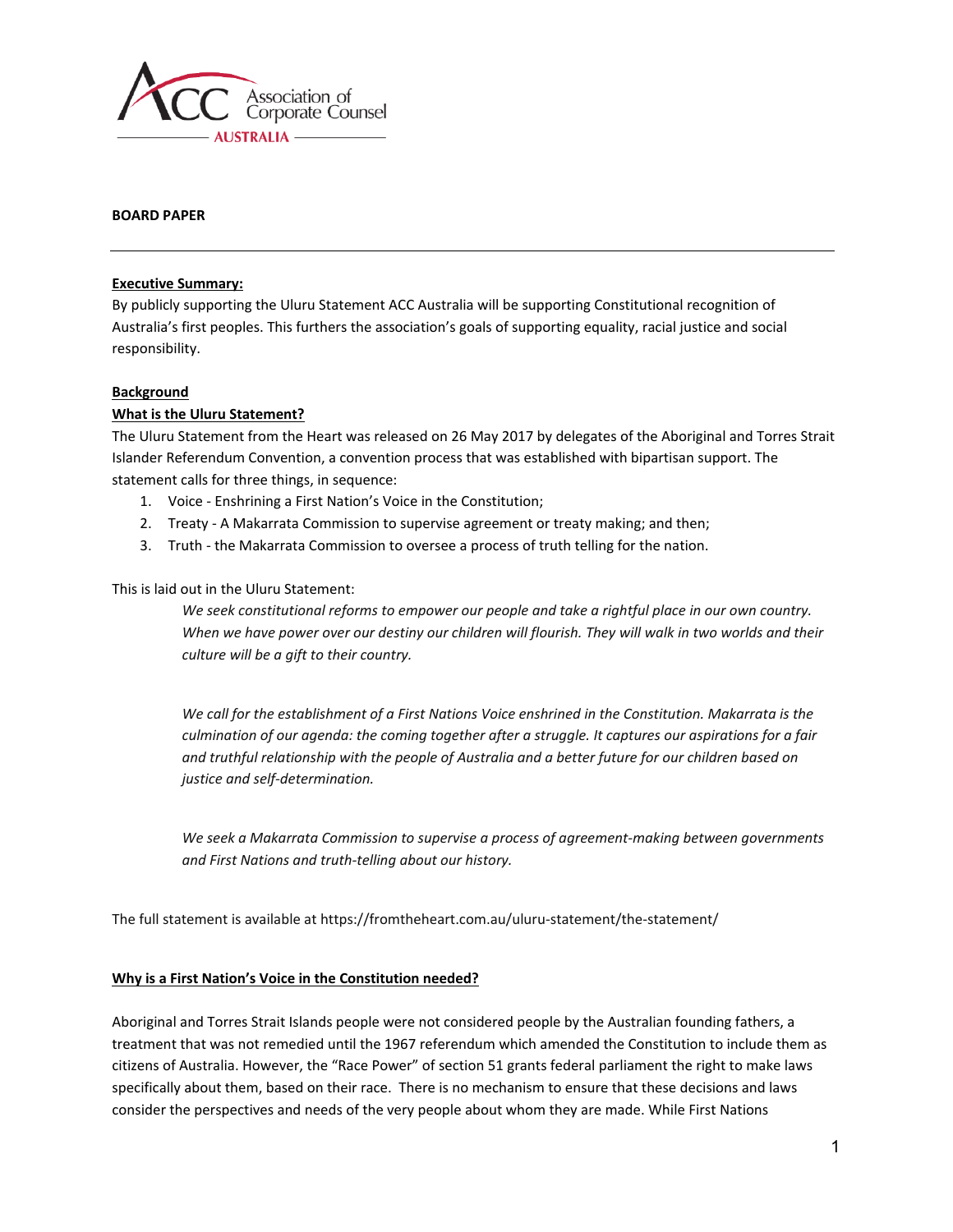

representative bodies have been established by various federal governments, they have always been abandoned or repealed as political shifts have occurred, accordingly it is critical that this voice be enshrined in the Constitution.

The principle that Indigenous people be given a voice is found at Article 18 of the UN Declaration on the Rights of indigenous People, which was adopted by Australia in 2009:

> *Indigenous peoples have the right to participate in decision-making in matters which would affect their rights, through representatives chosen by themselves in accordance with their own procedures, as well as to maintain and develop their own indigenous decision-making institutions.*

The Uluru Statement does not set out a model for the voice, as that would be provided in the referendum (in direct consultation with First Nations people) and detailed in legislation after the high-level Constitutional amendment is enacted.

# **What is a Makarrata Commission and how would it operate?**

Makarrata is a Yolnu for "coming together after a struggle." The Makarrata Commission would be a means for striking federal agreements and treaties and would have a second role in truth telling, much like the process of the inquiries, investigations and hearings that culminated in the apology to the Stolen Generations in 2008.

# **Why should ACC Australia support this?**

The Leading Environmental and Social Sustainability (LESS) and the Diversity Equality and Inclusion (DEI) subcommittees support this resolution. The LESS and DEI committees are helping our members to lead in terms of their company's and organisation's social responsibilities. This is a role that lawyers are well positioned to advocate for and one that will benefit their employer. **It is no longer enough, (it likely never was enough), for inhouse counsel to simply answer legal questions. To do their jobs optimally they must take a broad approach which considers societal impact. No consideration of impact on Australian society can omit the impact on our First Nations people.** 

Many of our member companies and organisations are already supporting the Uluru Statement [\(https://ulurustatement.org/our-support\)](https://ulurustatement.org/our-support) as does the Australian Bar Association and the Law Council of Australia. Accordingly, while there might be a small minority of members that would not support this initiative, there is little risk of alienating our membership by taking this position.

Supporting this statement is consistent with the goals of and principles on which ACC operates. In her June 2, 2020 statement following the death of George Floyd, Veta Richardson, our President and CEO, stated:

*To help bridge that divide, ACC joins with leaders in the corporate and legal communities worldwide to affirm with one voice that social injustice and inequality cannot and must not be tolerated. We must also*